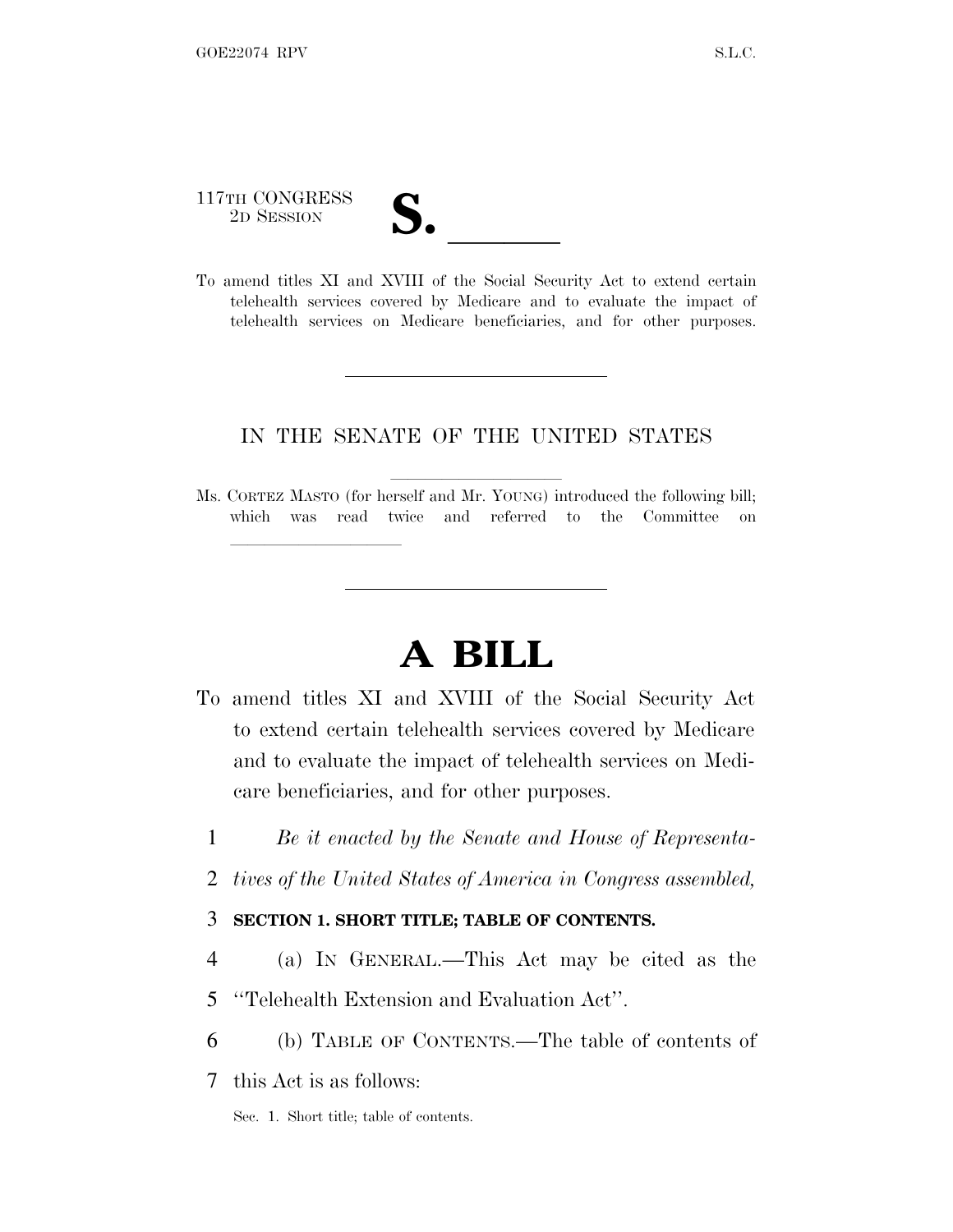- Sec. 2. Extension of telehealth services.
- Sec. 3. Temporary requirements for provision of high-cost durable medical equipment and laboratory tests.
- Sec. 4. Requirement to submit NPI number for telehealth billing.
- Sec. 5. Federally qualified health centers and rural health clinics.
- Sec. 6. Telehealth flexibilities for critical access hospitals.
- Sec. 7. Use of telehealth for the dispensing of controlled substances by means of the internet.
- Sec. 8. Study on the effects of changes to telehealth under the Medicare and Medicaid programs during the COVID–19 emergency.

#### 1 **SEC. 2. EXTENSION OF TELEHEALTH SERVICES.**

2 Section 1135(e) of the Social Security Act (42 U.S.C. 3 1320b–5(e)) is amended by adding at the end the fol-4 lowing new paragraph:

5 "(3) TWO-YEAR EXTENSION OF TELEHEALTH SERVICES FOLLOWING THE COVID–19 EMERGENCY PERIOD.—Notwithstanding any other provision of this section, a waiver or modification of require- ments pursuant to subsection (b)(8) shall terminate on the date that is 2 years after the last day of the emergency period described in subsection  $(g)(1)(B)$ .".

13 **SEC. 3. TEMPORARY REQUIREMENTS FOR PROVISION OF**

14 **HIGH-COST DURABLE MEDICAL EQUIPMENT** 15 **AND LABORATORY TESTS.**

16 (a) HIGH-COST DURABLE MEDICAL EQUIPMENT.— 17 Section  $1834(a)(1)(E)$  of the Social Security Act  $(42)$ 18 U.S.C.  $1395m(a)(1)(E)$  is amended by adding at the end 19 the following new clauses: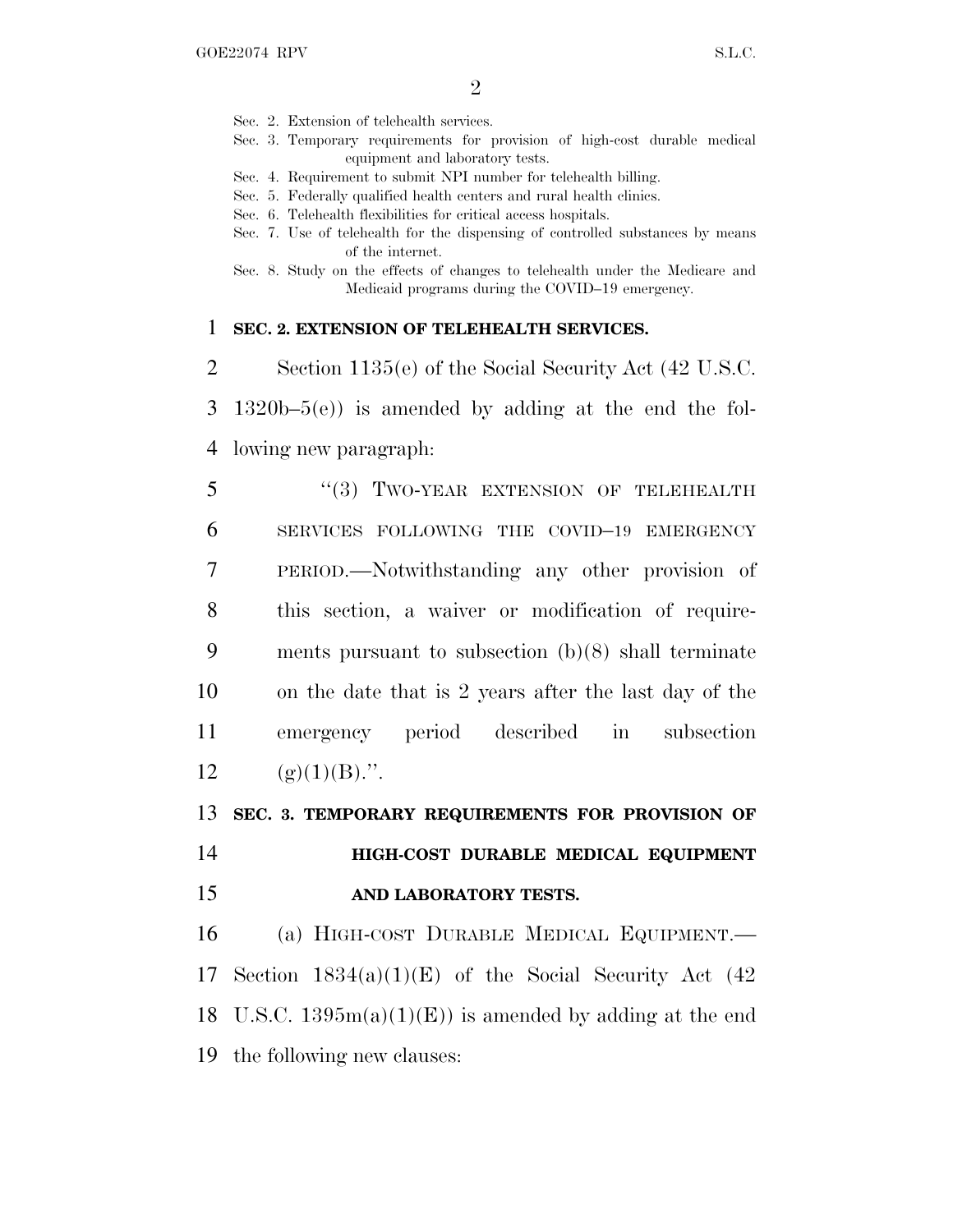| $\mathbf{1}$   | "(vi) STANDARDS FOR HIGH-COST DU-         |
|----------------|-------------------------------------------|
| $\overline{2}$ | RABLE MEDICAL EQUIPMENT.-                 |
| 3              | "(I) LIMITATION ON PAYMENT                |
| $\overline{4}$ | HIGH-COST DURABLE MEDICAL<br><b>FOR</b>   |
| 5              | EQUIPMENT.—During the 2-year pe-          |
| 6              | riod beginning on the day after the       |
| 7              | last day of the emergency period de-      |
| 8              | scribed in section $1135(g)(1)(B)$ , pay- |
| 9              | ment may not be made under this           |
| 10             | subsection for high-cost durable med-     |
| 11             | ical equipment ordered by a physician     |
| 12             | other practitioner described in<br>or     |
| 13             | clause (ii) via telehealth for an indi-   |
| 14             | vidual, unless such physician or prac-    |
| 15             | titioner furnished to such individual a   |
| 16             | service in person at least once during    |
| 17             | the 12-month period prior to ordering     |
| 18             | such high-cost durable medical equip-     |
| 19             | ment.                                     |
| 20             | "(II) HIGH-COST DURABLE MED-              |
| 21             | EQUIPMENT DEFINED.—For<br><b>ICAL</b>     |
| 22             | purposes of this clause, the term         |
| 23             | 'high-cost durable medical equipment'     |
| 24             | means, with respect to a year, durable    |
| 25             | medical equipment for which payment       |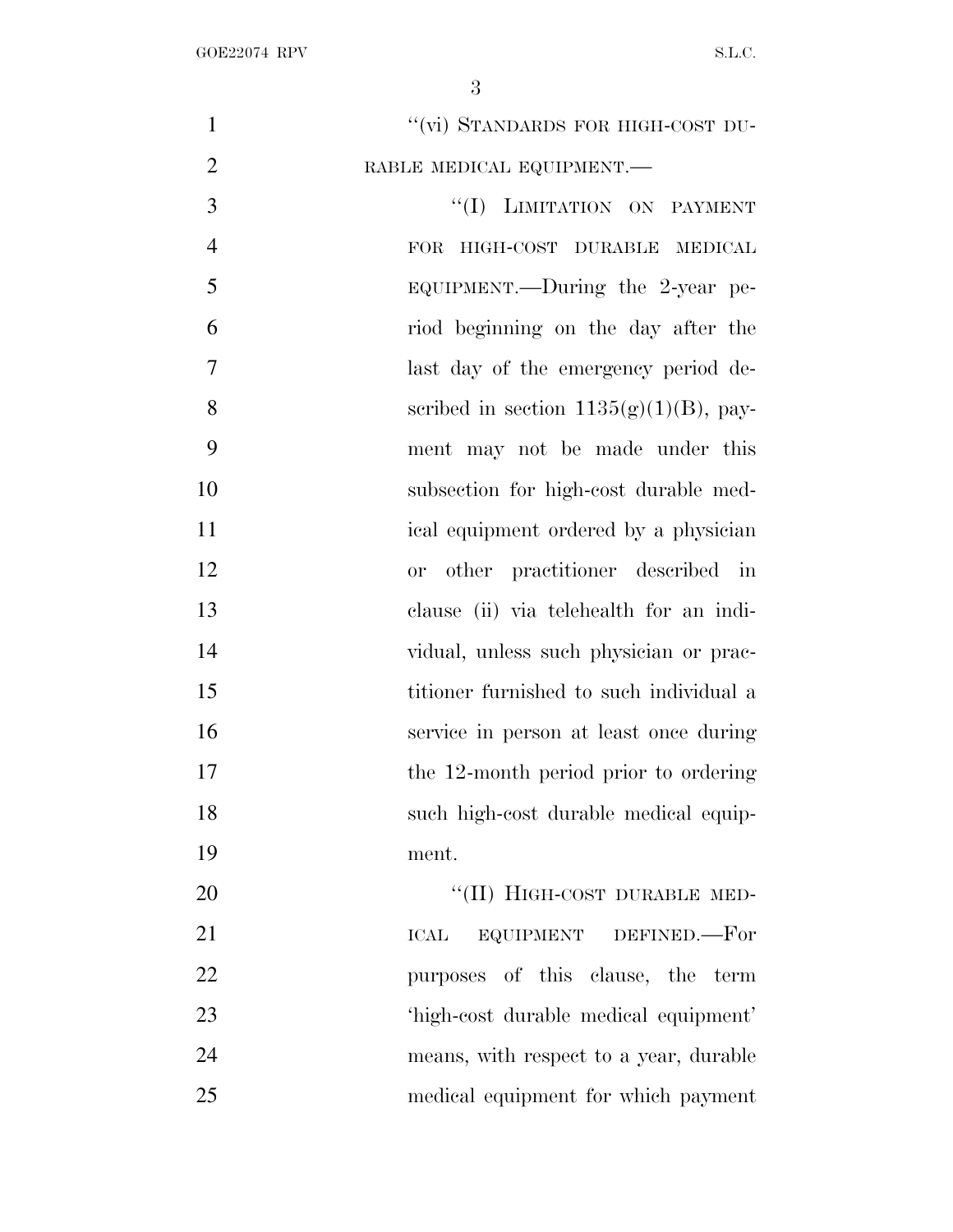| $\mathbf{1}$   | may be made under paragraphs $(2)$        |
|----------------|-------------------------------------------|
| $\overline{2}$ | through $(8)$ , the price under the clin- |
| 3              | ical lab fee schedule which for such      |
| $\overline{4}$ | year is in the highest quartile of na-    |
| 5              | tional purchase prices of durable med-    |
| 6              | ical equipment payable for such year.     |
| $\overline{7}$ | "(vii) AUDIT OF PROVIDERS<br>AND          |
| 8              | PRACTITIONERS FURNISHING A HIGH VOL-      |
| 9              | UME OF DURABLE MEDICAL EQUIPMENT          |
| 10             | VIA TELEHEALTH.-                          |
| 11             | "(I) IDENTIFICATION OF PRO-               |
| 12             | VIDERS.—During the 2-year period          |
| 13             | beginning on the day after the last       |
| 14             | day of the emergency period described     |
| 15             | in section $1135(g)(1)(B)$ , Medicare     |
| 16             | administrative contractors shall con-     |
| 17             | duct reviews, on a schedule deter-        |
| 18             | mined by the Secretary, of claims for     |
| 19             | durable medical equipment prescribed      |
| 20             | by a physician or other practitioner      |
| 21             | described in clause (ii) during the 12-   |
| 22             | month period preceding such review to     |
| 23             | identify physicians or other practi-      |
| 24             | tioners with respect to whom at least     |
| 25             | 90 percent of all durable medical         |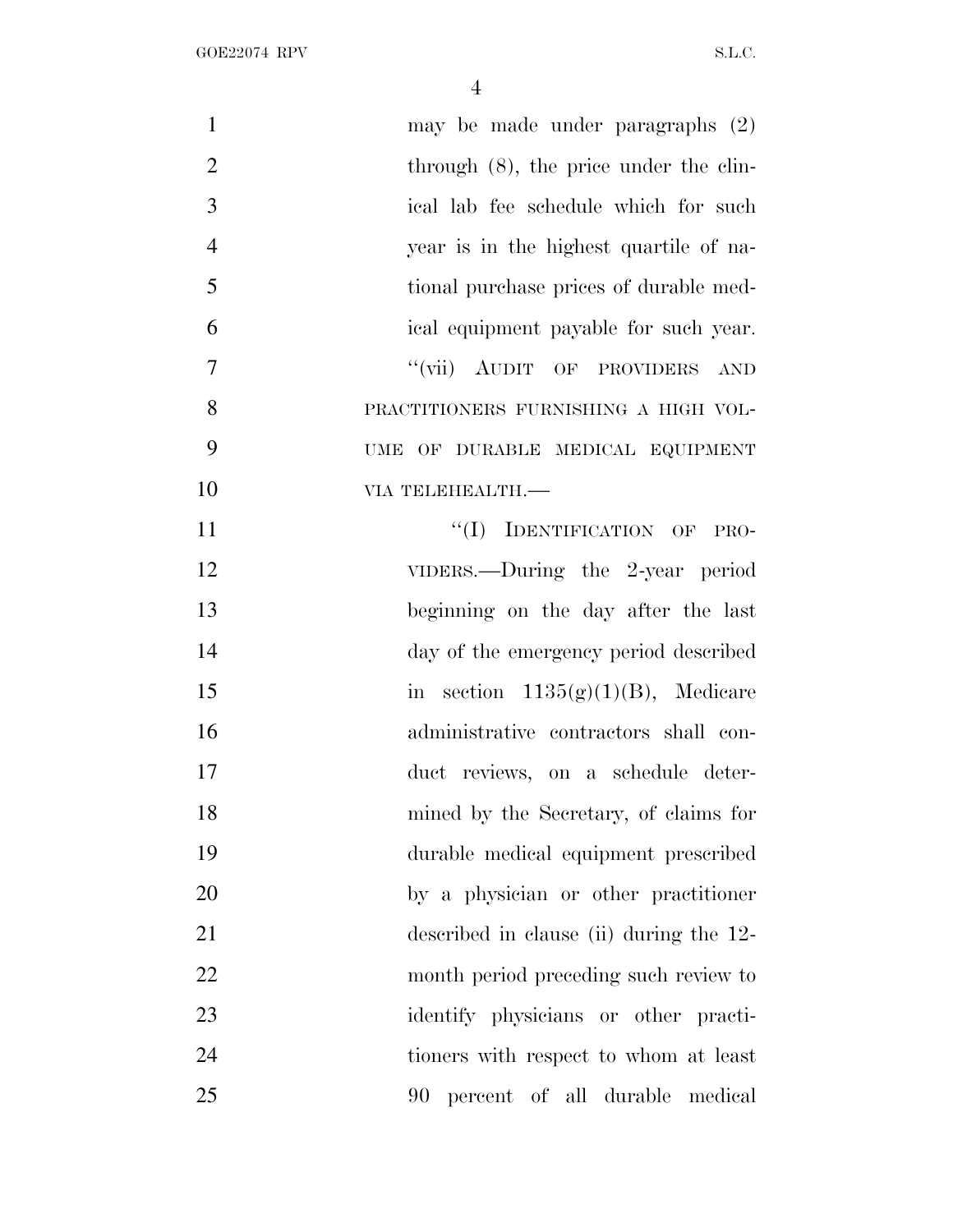equipment prescribed by such physi- cian or practitioner during such pe- riod was prescribed pursuant to a telehealth visit.

5 ''(II) AUDIT.—In the case of a physician or practitioner identified under subclause (I), with respect to a 12-month period described in such subclause, the Medicare administra- tive contractors shall conduct audits of all claims for durable medical equipment prescribed by such physi- cians or practitioners to determine whether such claims comply with the requirements for coverage under this 16 title.".

 (b) HIGH-COST LABORATORY TESTS.—Section 1834A(b) of the Social Security Act (42 U.S.C. 1395m– 1(b)) is amended by adding at the end the following new paragraphs:

21 "(6) REQUIREMENT FOR HIGH-COST LABORA-22 TORY TESTS.—

23 "(A) LIMITATION ON PAYMENT FOR HIGH- COST LABORATORY TESTS.—During the 2-year period beginning on the day after the last day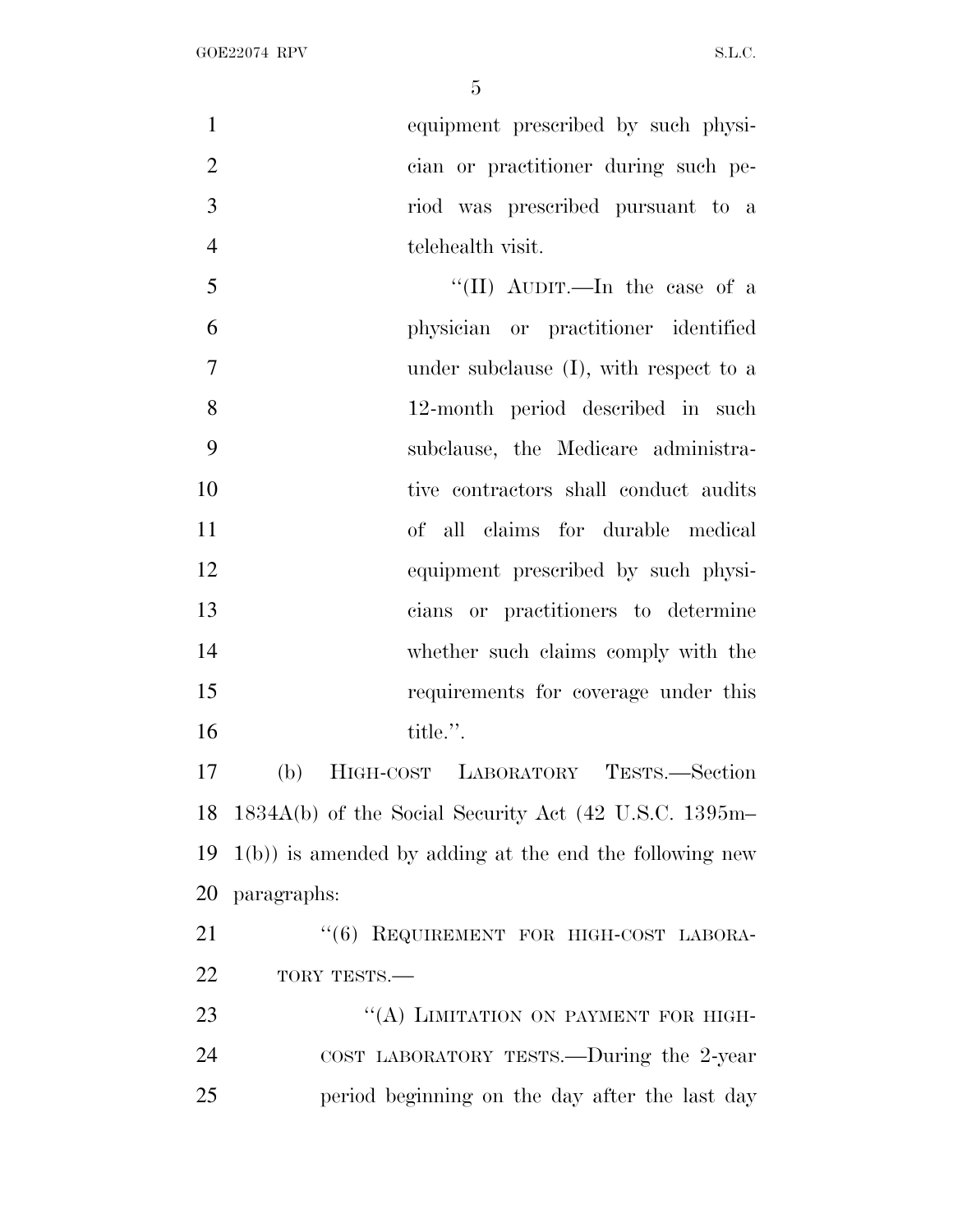of the emergency period described in section 2 1135 $(g)(1)(B)$ , paymentayment may not be made under this subsection for a high-cost lab- oratory test ordered by a physician or practi- tioner via telehealth for an individual, unless such physician or practitioner furnished to such individual a service in person at least once dur- ing the 12-month period prior to ordering such high-cost laboratory test. 10 "(B) HIGH-COST LABORATORY TEST DE- FINED.—For purposes of this paragraph, the term 'high-cost laboratory test' means, with re- spect to a year, a laboratory test for which pay- ment may be made under this section, and the purchase price of which for such year is in the highest quartile of purchase prices of laboratory tests for such year. 18 "(7) AUDIT OF LABORATORY TESTING OR- DERED PURSUANT TO TELEHEALTH VISIT.— 20 "(A) IDENTIFICATION OF PROVIDERS.— During the 2-year period beginning on the day

 after the last day of the emergency period de-23 scribed in section  $1135(g)(1)(B)$ , Medicare ad- ministrative contractors shall conduct periodic reviews, on a schedule determined by the Sec-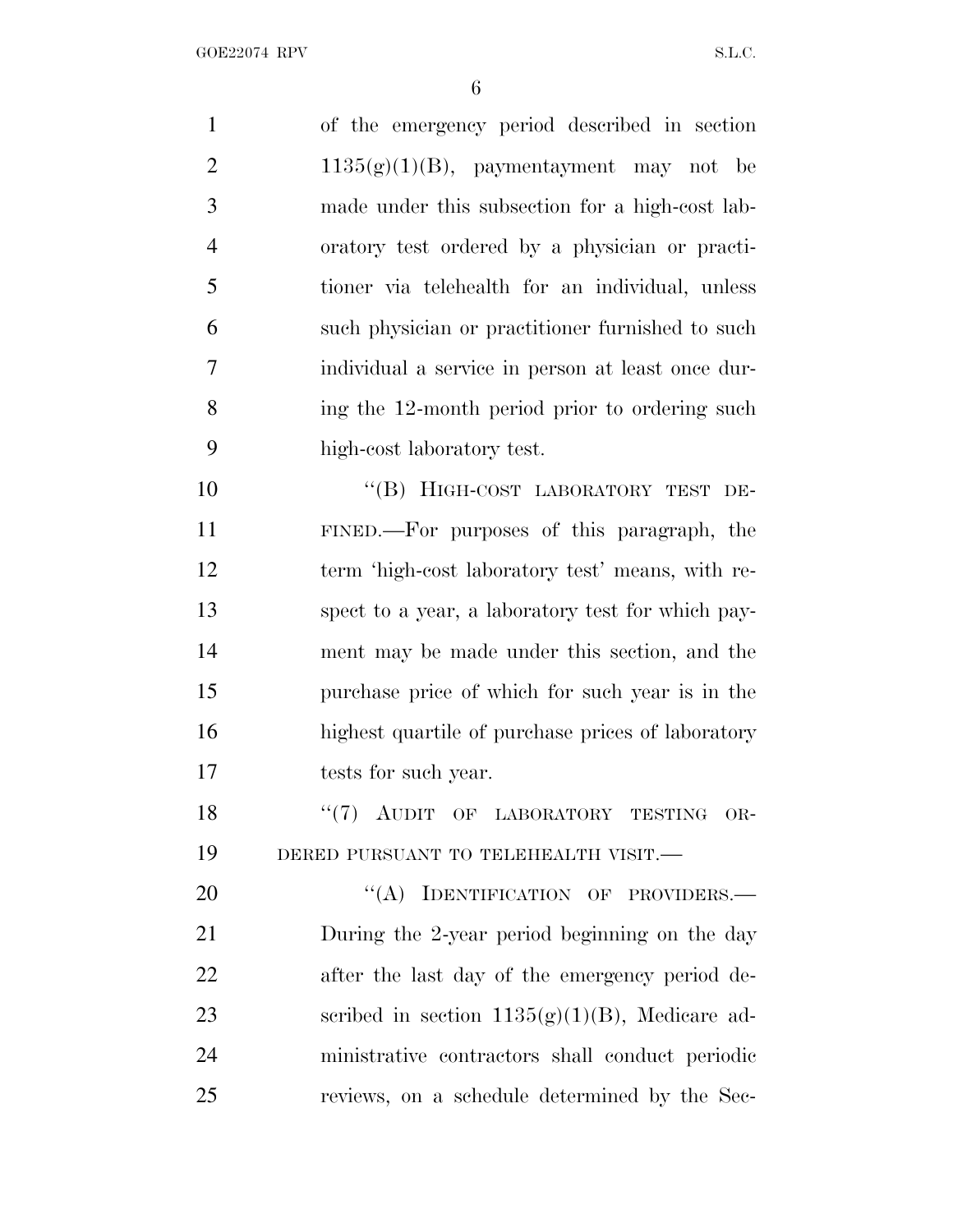retary, of claims for laboratory tests prescribed by a physician or practitioner during the 12- month period preceding such review to identify physicians or other practitioners with respect to whom at least 90 percent of all laboratory tests prescribed by such physician or practitioner during such period were prescribed pursuant to a telehealth visit. ''(B) AUDIT.—In the case of a physician or practitioner identified under subparagraph (A), with respect to a 12-month period de- scribed in such subparagraph, the Medicare ad- ministrative contractors shall conduct audits of all claims for laboratory tests prescribed by such physicians or practitioners during such pe- riod to determine whether such claims comply with the requirements for coverage under this title.''. **SEC. 4. REQUIREMENT TO SUBMIT NPI NUMBER FOR TELE- HEALTH BILLING.** Section 1834(m) of the Social Security Act (42 U.S.C. 1395m(m)) is amended— (1) in the first sentence of paragraph (1), by striking ''paragraph (8)'' and inserting ''paragraphs

25 (8) and  $(9)$ "; and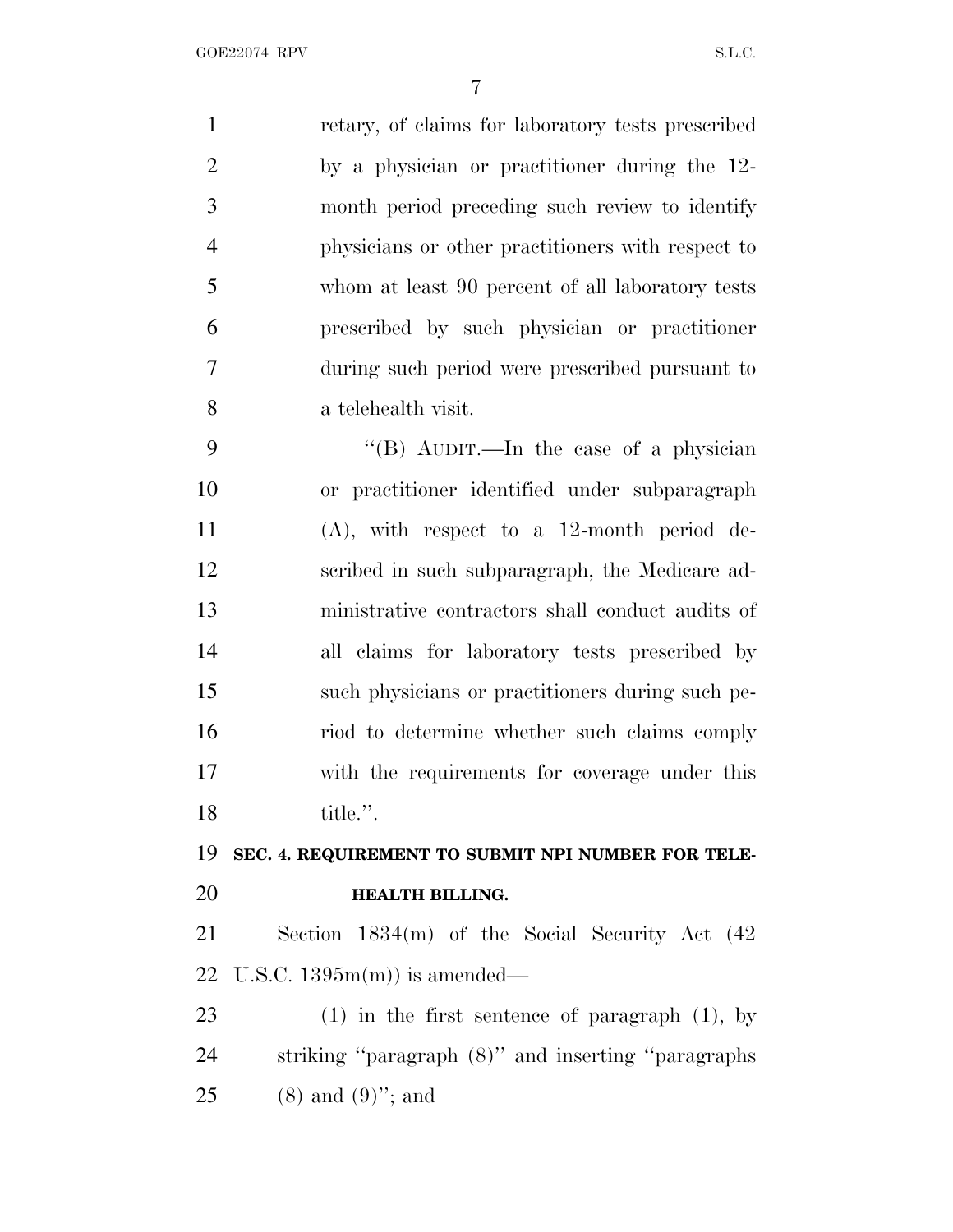(2) by adding at the end the following new paragraph:

 ''(9) REQUIREMENT TO SUBMIT NPI NUMBER FOR TELEHEALTH BILLING.—During the 2-year pe- riod beginning on the day after the last day of the emergency period described in section 7 1135 $(g)(1)(B)$ , payment may not be made under this subsection for telehealth services furnished by a physician or practitioner unless such physician or practitioner submits a claim for payment under the national provider identification number assigned to such physician or practitioner.''.

### **SEC. 5. FEDERALLY QUALIFIED HEALTH CENTERS AND RURAL HEALTH CLINICS.**

 Section 1834(m)(8) of the Social Security Act (42 U.S.C. 1395m(m)(8)) is amended—

 (1) in the paragraph heading by inserting ''AND 18 THE 2-YEAR PERIOD AFTER SUCH EMERGENCY PE-RIOD'' after ''PERIOD'';

 (2) in subparagraph (A), in the matter pre- ceding clause (i), by inserting ''and the 2-year period immediately following such emergency period'' after  $\text{``}1135(g)(1)(B)$ "; and

 (3) by striking subparagraph (B) and inserting the following: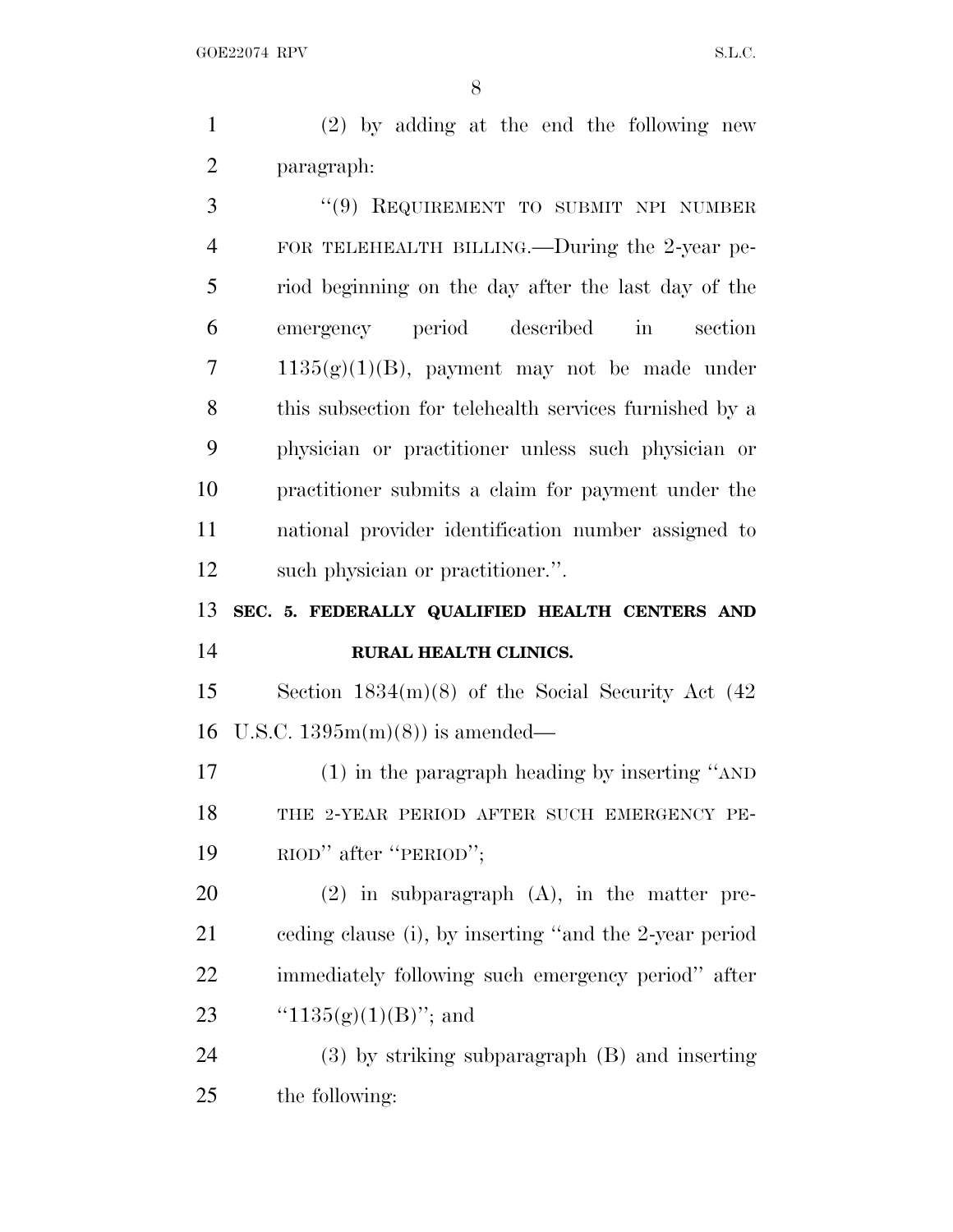1  $((B)$  PAYMENT.

2 "(i) In GENERAL.—A telehealth serv- ice furnished by a Federally qualified health center or a rural health clinic to an individual pursuant to this paragraph on or after the date of the enactment of this subparagraph shall be deemed to be so fur- nished to such individual as an outpatient of such clinic or facility (as applicable) for 10 purposes of paragraph (1) or (3), respec- tively, of section 1861(aa) and payable as a Federally qualified health center service or rural health clinic service (as applicable) under the prospective payment system es- tablished under section 1834(o) or under 16 section  $1833(a)(3)$ , respectively. ''(ii) TREATMENT OF COSTS FOR

 FQHC PPS CALCULATIONS AND RHC AIR CALCULATIONS.—Costs associated with the delivery of telehealth services by a Feder- ally qualified health center or rural health clinic serving as a distant site pursuant to this paragraph shall be considered allow- able costs for purposes of the prospective payment system established under section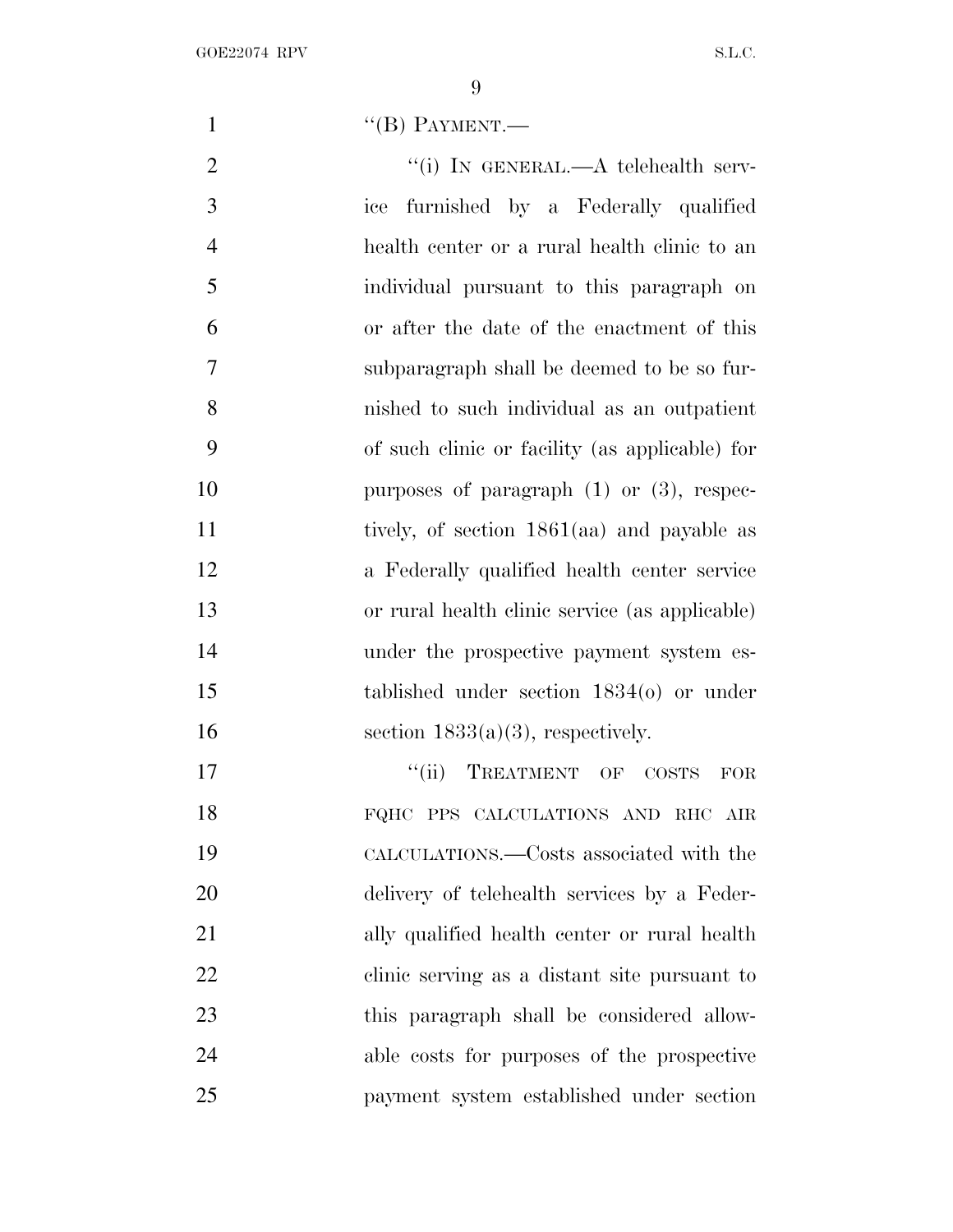| $\mathbf{1}$   | 1834(o) and any payment methodologies                      |
|----------------|------------------------------------------------------------|
| $\overline{2}$ | developed under section $1833(a)(3)$ , as ap-              |
| 3              | plicable.".                                                |
| $\overline{4}$ | SEC. 6. TELEHEALTH FLEXIBILITIES FOR CRITICAL ACCESS       |
| 5              | <b>HOSPITALS.</b>                                          |
| 6              | Section $1834(m)$ of the Social Security Act $(42)$        |
| 7              | U.S.C. $1395m(m)$ , as amended by section 4, is amend-     |
| 8              | $ed$ —                                                     |
| 9              | $(1)$ in the first sentence of paragraph $(1)$ , by        |
| 10             | striking "and $(9)$ " and inserting ", $(9)$ and $(10)$ "; |
| 11             | $(2)$ in paragraph $(2)(A)$ , by striking "paragraph"      |
| 12             | $(8)$ " and inserting "paragraphs $(8)$ and $(10)$ ";      |
| 13             | $(3)$ in paragraph $(4)$ —                                 |
| 14             | $(A)$ in subparagraph $(A)$ , by striking                  |
| 15             | "paragraph $(8)$ " and inserting "paragraphs $(8)$ "       |
| 16             | and $(10)$ ";                                              |
| 17             | $(B)$ in subparagraph $(F)(i)$ , by striking               |
| 18             | "paragraph $(8)$ " and inserting "paragraphs $(8)$         |
| 19             | and $(10)$ "; and                                          |
| 20             | (4) by adding at the end the following new                 |
| 21             | paragraph:                                                 |
| 22             | "(10) TELEHEALTH FLEXIBILITIES FOR CRIT-                   |
| 23             | ICAL ACCESS HOSPITALS.—                                    |
| 24             | "(A) IN GENERAL.—During the period be-                     |
| 25             | ginning on the date of the enactment of this               |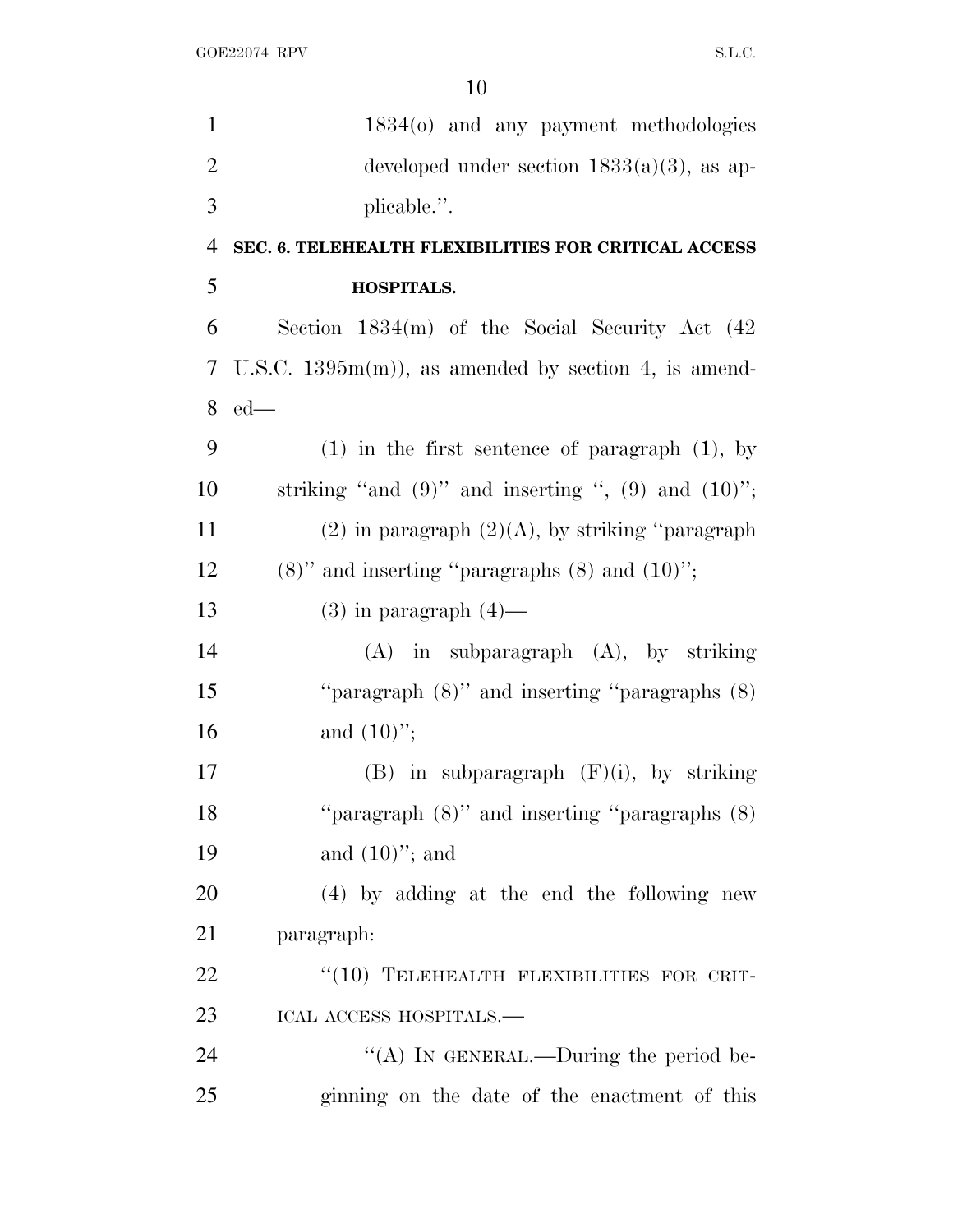paragraph and ending on the date that is 2 years after the end of the emergency period de-3 seribed in section  $1135(g)(1)(B)$ , the following shall apply:

 $\frac{1}{10}$  The Secretary shall pay for tele- health services that are furnished via a telecommunications system by a critical ac- cess hospital, including any practitioner authorized to provide such services within 10 the facility, that is a qualified provider (as defined in subparagraph (B)) to an eligible telehealth individual enrolled under this part notwithstanding that the critical ac- cess hospital providing the telehealth serv- ice is not at the same location as the bene- ficiary, if such services complement a plan of care that includes in-person care at some point, as may be appropriate.

19 ''(ii) The amount of payment to a critical access hospital that serves as a dis- tant site for such a telehealth service shall be determined under subparagraph (B).  $\frac{1}{1}$  (iii) for purposes of this subsection—

24 ''(I) the term 'distant site' in-cludes a critical access hospital that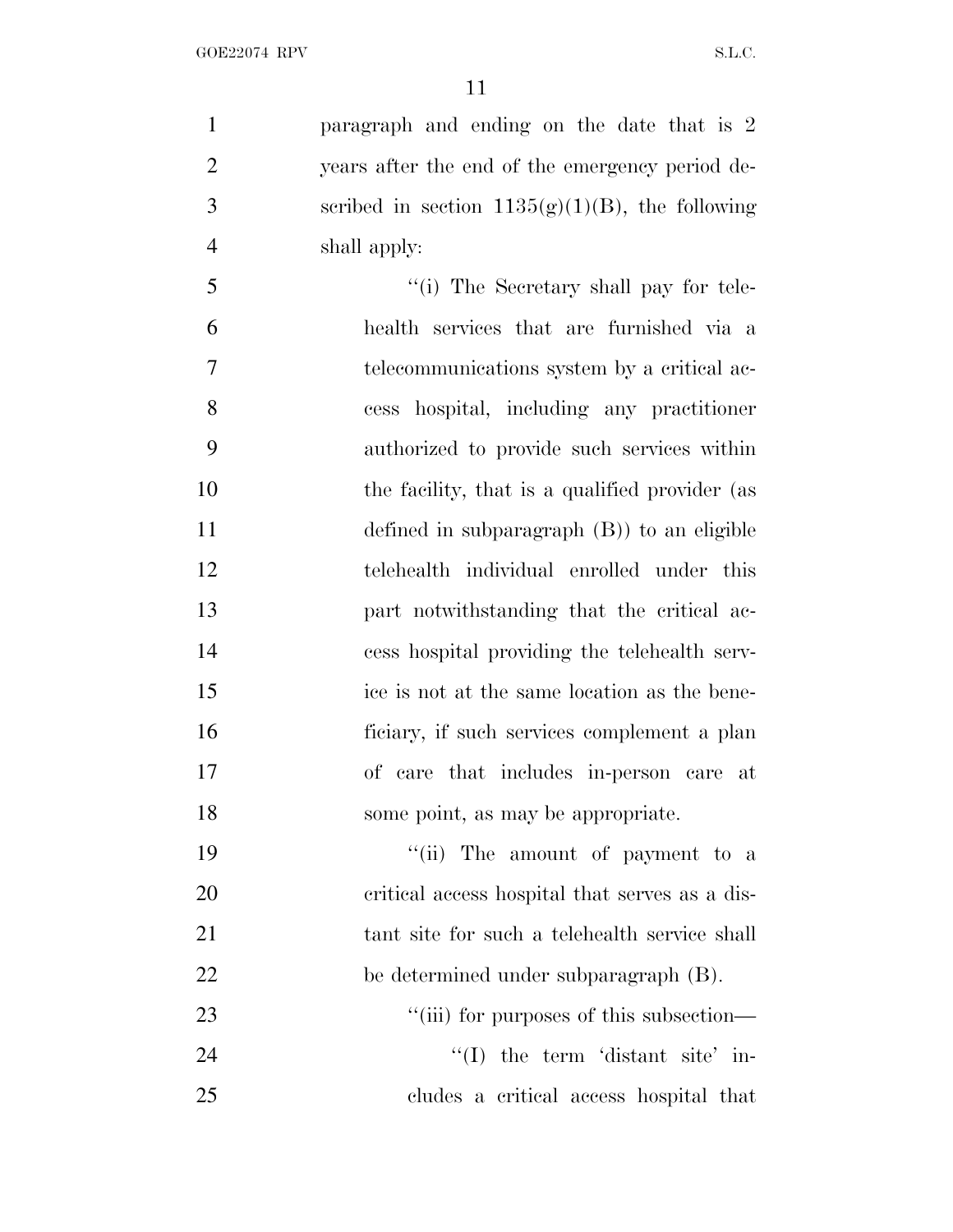| $\mathbf{1}$   | furnishes a telehealth service to an eli-         |
|----------------|---------------------------------------------------|
| $\overline{2}$ | gible telehealth individual;                      |
| 3              | $\lq$ (II) the term 'qualified provider'          |
| $\overline{4}$ | means, with respect to a telehealth               |
| 5              | service described in clause (i) that is           |
| 6              | furnished to an eligible telehealth in-           |
| $\overline{7}$ | dividual, a critical access hospital that         |
| 8              | has an established patient relationship           |
| 9              | with such individual as defined by the            |
| 10             | State in which the individual is lo-              |
| 11             | cated; and                                        |
| 12             | "(III) the term 'telehealth serv-                 |
| 13             | ices' includes behavioral health serv-            |
| 14             | ices and any other outpatient critical            |
| 15             | access hospital service that is fur-              |
| 16             | nished using telehealth to the extent             |
| 17             | that payment codes corresponding to               |
| 18             | services identified by the Secretary              |
| 19             | under clause (i) or (ii) of paragraph             |
| 20             | $(4)(F)$ are listed on the corresponding          |
| 21             | claim for such critical access hospital           |
| 22             | service.                                          |
| 23             | "(B) PAYMENT.—For purposes of sub-                |
| 24             | paragraph $(A)(ii)$ , the amount of payment to a  |
| 25             | critical access hospital that serves as a distant |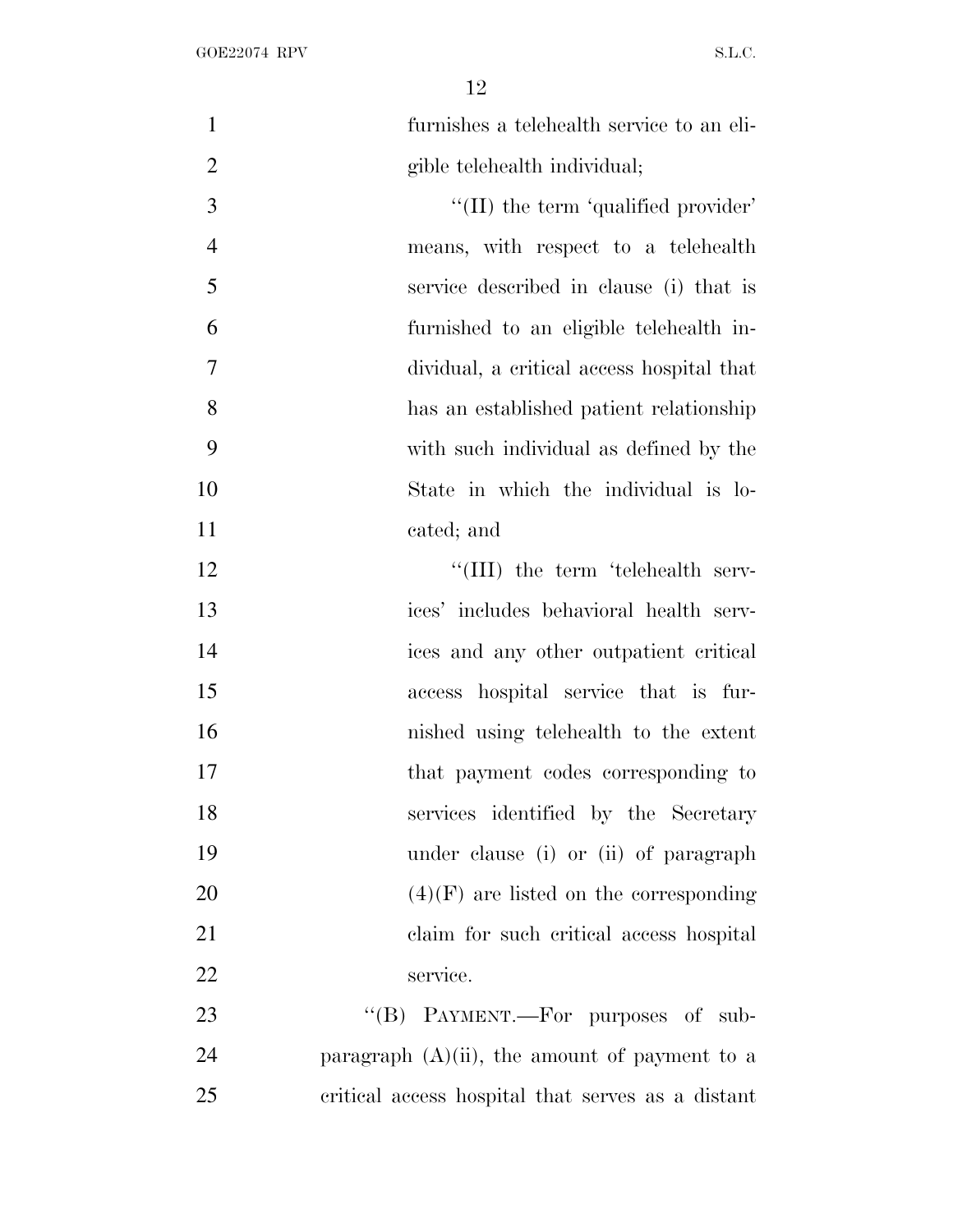| $\mathbf{1}$   | site that furnishes a telehealth service to an eli-  |
|----------------|------------------------------------------------------|
| $\overline{2}$ | gible telehealth individual under this paragraph     |
| 3              | shall be equal to 101 percent of the reasonable      |
| $\overline{4}$ | costs of the hospital in providing such services,    |
| 5              | unless the hospital makes an election under          |
| 6              | paragraph $(2)$ of section $1834(g)$ to be paid for  |
| 7              | such services based on the methodology de-           |
| $8\,$          | scribed in such paragraph. Telehealth services       |
| 9              | furnished by a critical access hospital shall be     |
| 10             | counted for purposes of determining the pro-         |
| 11             | vider productivity rate of the critical access hos-  |
| 12             | pital for purposes of payment under such sec-        |
| 13             | tion.                                                |
| 14             | "(C) IMPLEMENTATION.—Notwithstanding                 |
| 15             | any other provision of law, the Secretary may        |
| 16             | implement this paragraph through program in-         |
| 17             | struction, interim final rule, or otherwise.".       |
| 18             | SEC. 7. USE OF TELEHEALTH FOR THE DISPENSING OF      |
| 19             | CONTROLLED SUBSTANCES BY MEANS<br>OF                 |
| 20             | THE INTERNET.                                        |
| 21             | Section $309(e)(2)$ of the Controlled Substances Act |
| 22             | $(21 \text{ U.S.C. } 829(e)(2))$ is amended—         |
| 23             | $(1)$ in subparagraph $(A)(i)$ —                     |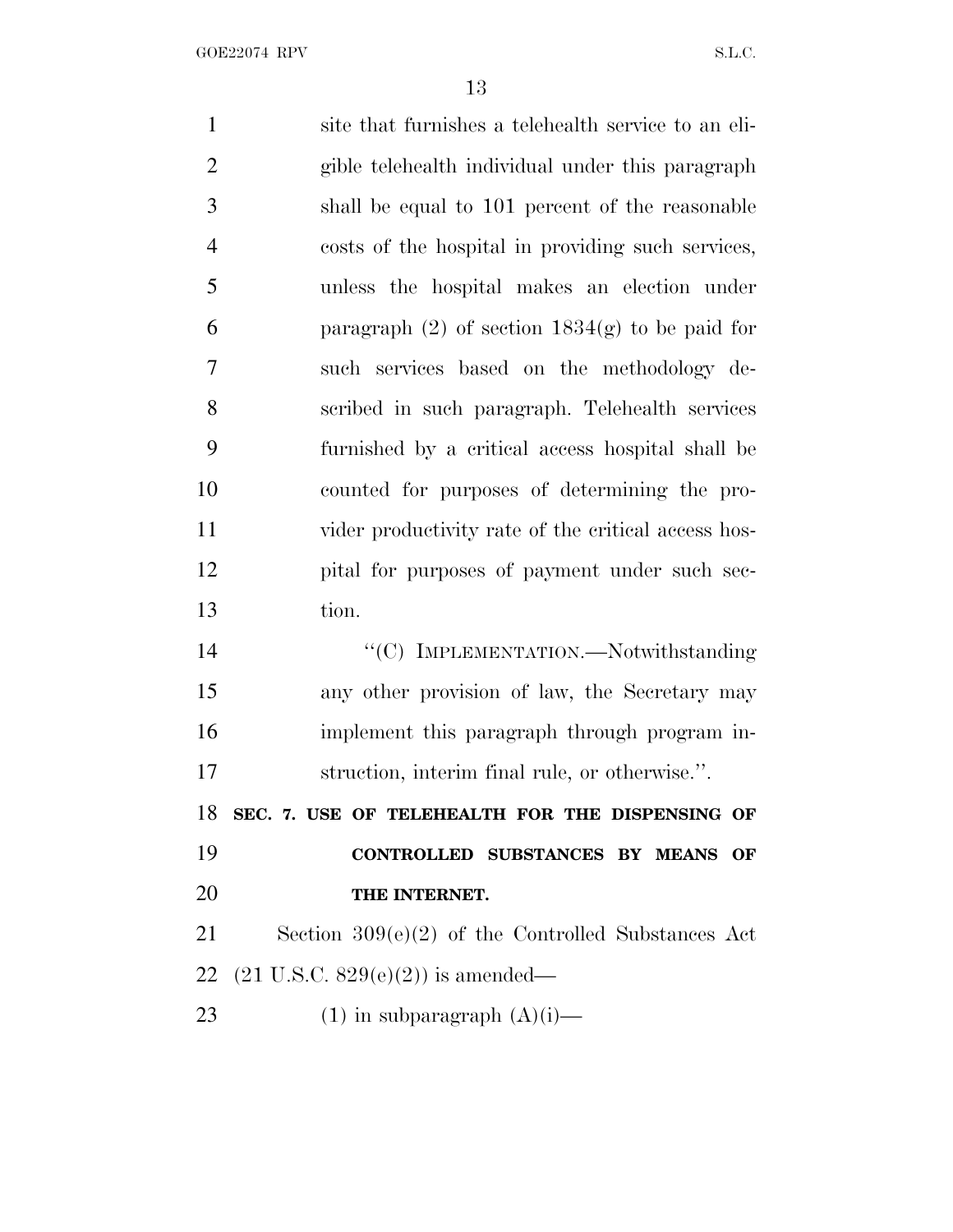| $\mathbf{1}$   | $(A)$ by striking "at least 1 in-person med-      |
|----------------|---------------------------------------------------|
| $\overline{2}$ | ical evaluation" and inserting the following: "at |
| 3              | $least$ —                                         |
| $\overline{4}$ | $\lq\lq$ (I) 1 in-person medical evalua-          |
| 5              | tion"; and                                        |
| 6              | (B) by adding at the end the following:           |
| 7              | $\lq\lq$ (II) during the period beginning         |
| 8              | on the date of the enactment of this              |
| 9              | subclause and ending on the date that             |
| 10             | is 2 years after the end of the emer-             |
| 11             | gency period described in section                 |
| 12             | $1135(g)(1)(B)$ of the Social Security            |
| 13             | Act $(42 \text{ U.S.C. } 1320b-5(g)(1)(B)),$      |
| 14             | for purposes of prescribing a con-                |
| 15             | trolled substance in schedules II                 |
| 16             | through V, 1 telehealth evaluation;               |
| 17             | or"; and                                          |
| 18             | $(2)$ by adding at the end the following:         |
| 19             | $\lq\lq$ (D)(i) The term 'telehealth evaluation'  |
| 20             | means a medical evaluation that is conducted in   |
| 21             | accordance with applicable Federal and State      |
| 22             | laws by a practitioner (other than a phar-        |
| 23             | macist) who is at a location remote from the      |
| 24             | patient and is communicating with the patient     |
| 25             | using a telecommunications system referred to     |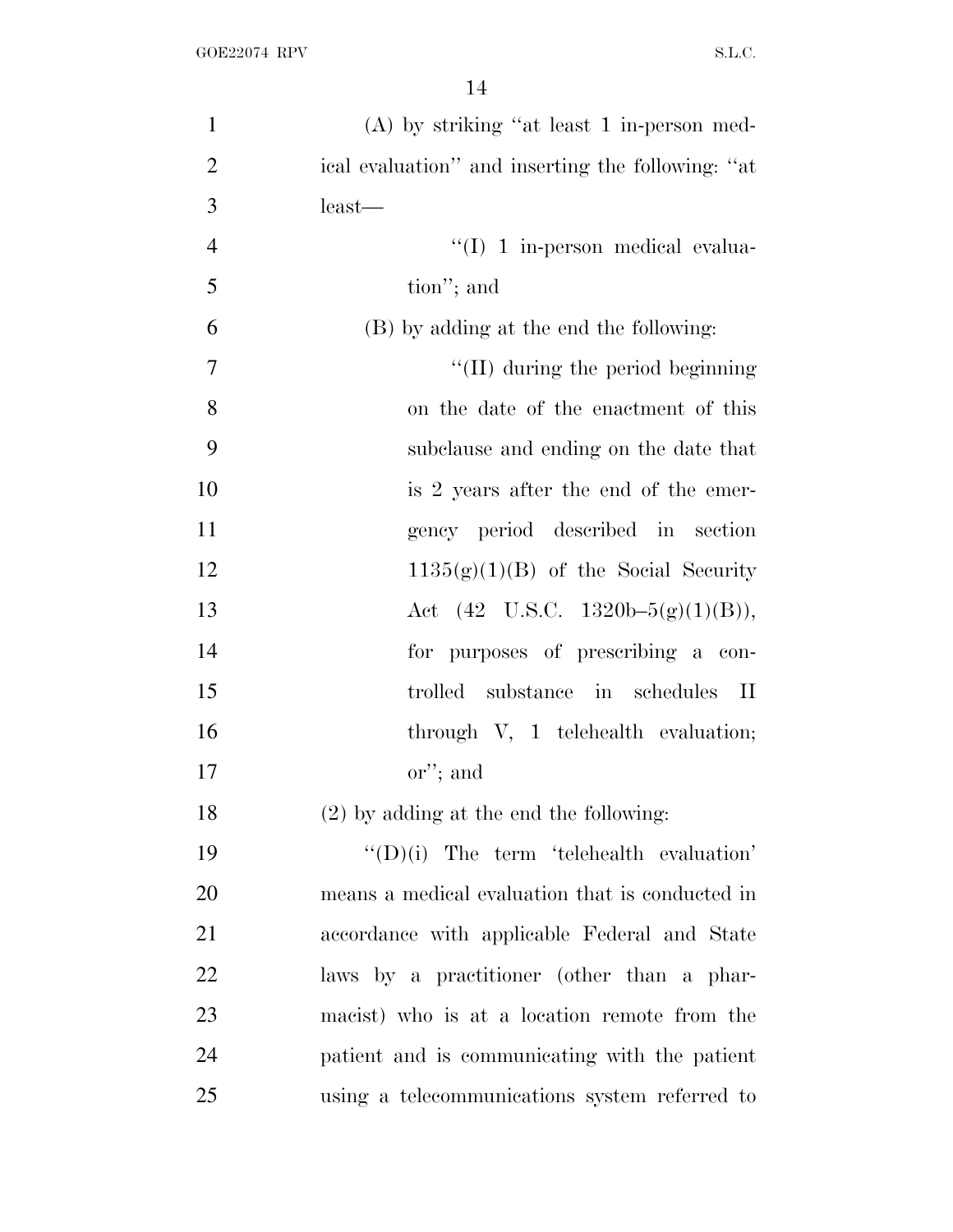1 in section 1834(m) of the Social Security Act 2 (42 U.S.C. 1395 $m(m)$ ) that includes, at a min- imum, audio and video equipment permitting two-way, real-time interactive communication between the patient and distant site practi- tioner. 7 ''(ii) Nothing in clause (i) shall be con- strued to imply that 1 telehealth evaluation demonstrates that a prescription has been issued for a legitimate medical purpose within 11 the usual course of professional practice. 12 "(iii) A practitioner who prescribes the drugs or combination of drugs that are covered 14 under section  $303(g)(2)(C)$  using the authority under subparagraph (A)(i)(II) of this para- graph shall adhere to nationally recognized evi- dence-based guidelines for the treatment of pa- tients with opioid use disorders and a diversion control plan, as those terms are defined in sec-

tion 8.2 of title 42, Code of Federal Regula-

tions, as in effect on the date of enactment of

22 this subparagraph.".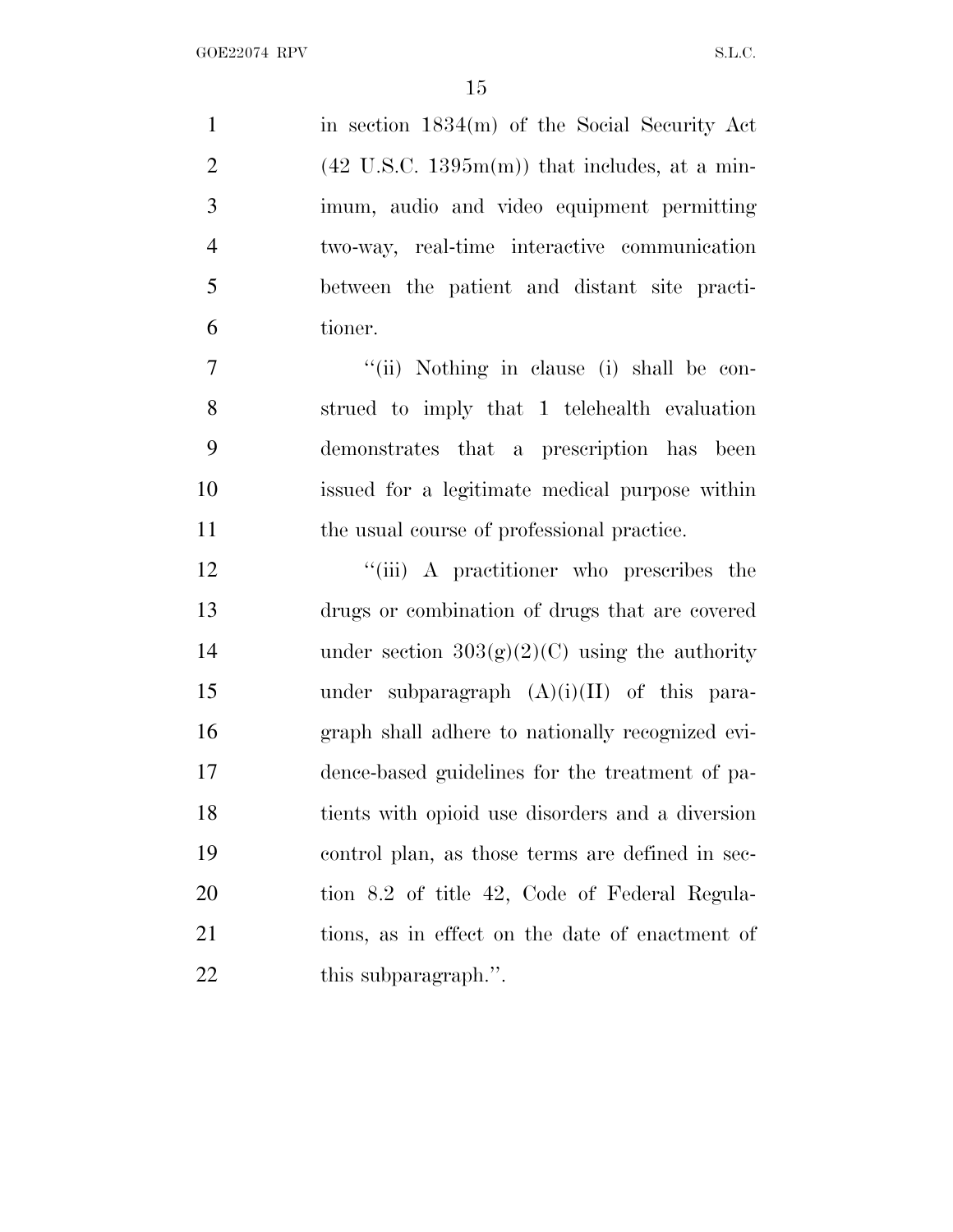**SEC. 8. STUDY ON THE EFFECTS OF CHANGES TO TELE- HEALTH UNDER THE MEDICARE AND MED- ICAID PROGRAMS DURING THE COVID–19 EMERGENCY.**

 (a) I<sup>N</sup> GENERAL.—Not later than 1 year after the date of the enactment of this Act, the Secretary of Health and Human Services (in this section referred to as the ''Secretary'') shall conduct a study and submit to the Committee on Energy and Commerce and the Committee on Ways and Means of the House of Representatives and the Committee on Finance of the Senate an interim report on any changes made to the provision or availability of telehealth services under part A or B of title XVIII of the Social Security Act (including by reason of the amend- ments made to the Controlled Substances Act under sec- tion 7) since the start of the emergency period described 17 in section  $1135(g)(1)(B)$  of the Social Security Act (42) 18 U.S.C. 1320b– $5(g)(1)(B)$ ). Such report shall include the following:

 (1) A summary of utilization of all health care services furnished under such part A or B during such emergency period, including the number of tele- health visits (broken down by service type, the num- ber of such visits furnished via audio-visual tech- nology, the number of such visits furnished via audio-only technology, and the number of such visits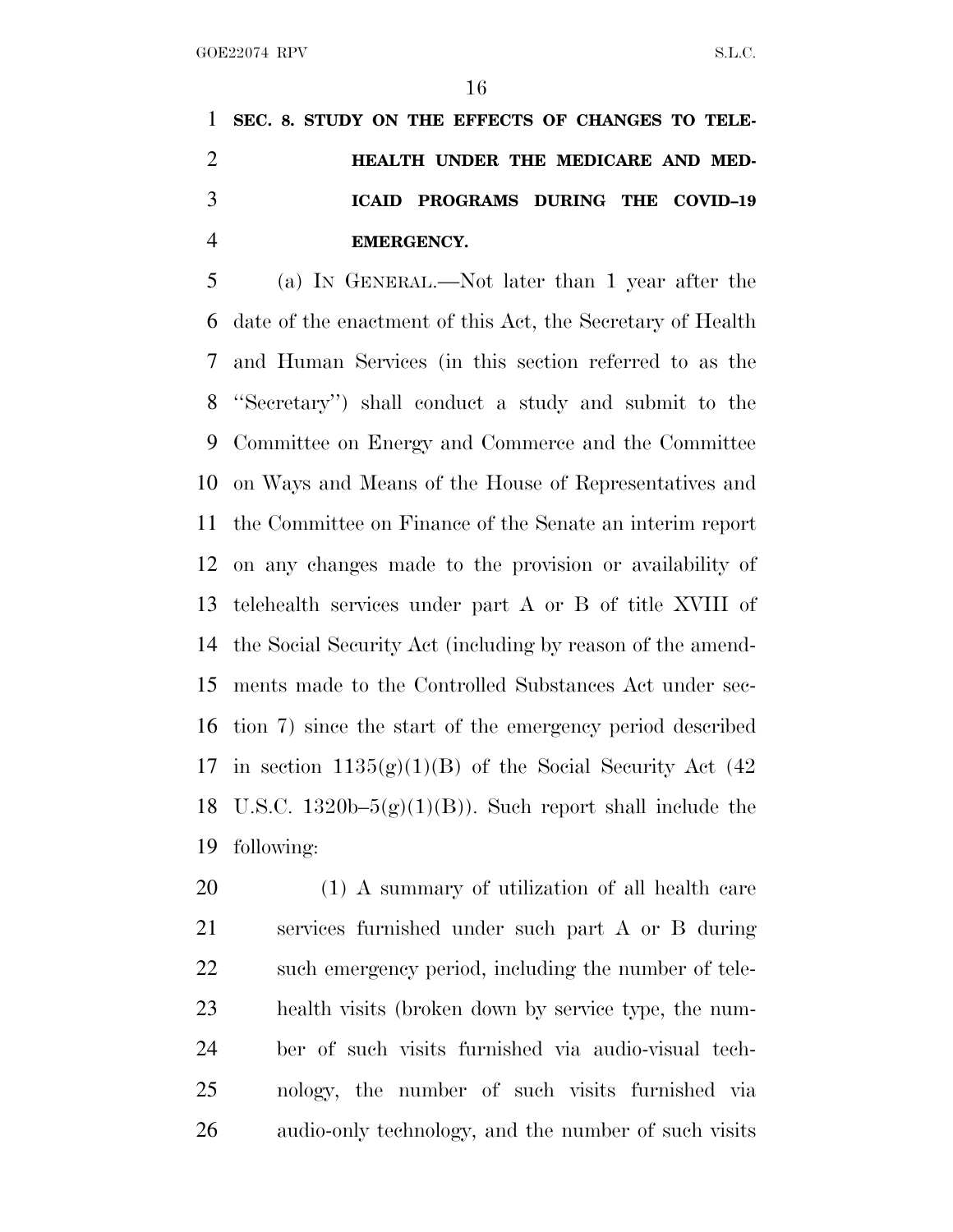furnished by a Federally qualified health center, rural health clinic, or community health center, re- spectively, if practicable), in-person outpatient visits, inpatient admissions, and emergency department vis-its.

 (2) A description of any changes in utilization patterns for the care settings described in paragraph (1) over the course of such emergency period com- pared to such patterns prior to such emergency pe-riod.

 (3) An analysis of utilization of telehealth serv- ices under such part A or B during such emergency period, broken down by race and ethnicity, geo- graphic region, and income level (as measured di- rectly or indirectly, such as by patient's zip code tab- ulation area median income as publicly reported by the United States Census Bureau), and of any trends in such utilization during such emergency pe- riod, so broken down. Such analysis may not include any personally identifiable information or protected health information.

 (4) A description of expenditures and any sav- ings under such part A or B attributable to use of such telehealth services during such emergency pe-riod.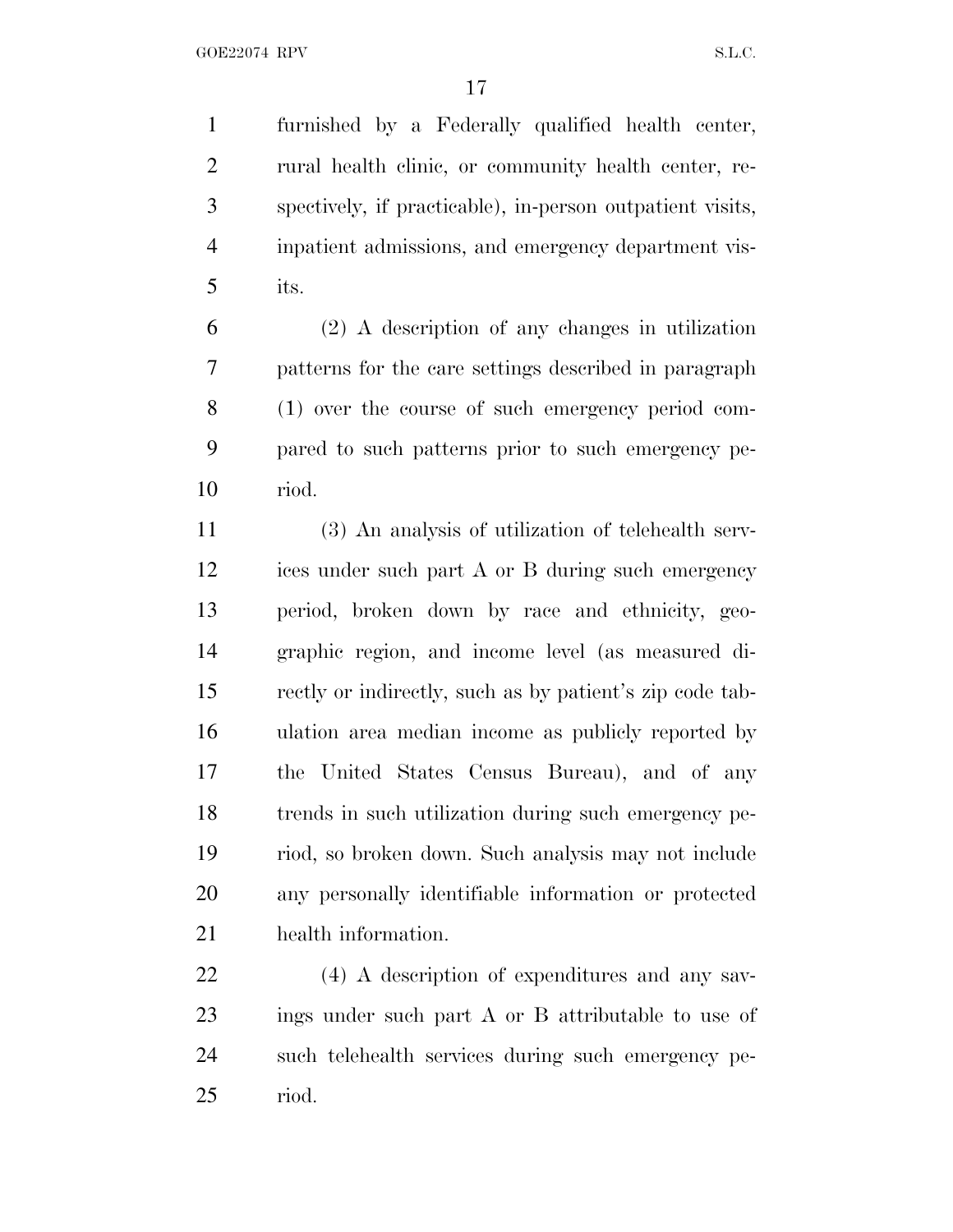(5) A description of any instances of fraud 2 identified by the Secretary, acting through the Office of the Inspector General or other relevant agencies and departments, with respect to such telehealth services furnished under such part A or B during such emergency period and a comparison of the number of such instances with the number of in- stances of fraud so identified with respect to in-per- son services so furnished during such emergency pe-riod.

 (6) A description of any privacy concerns with respect to the furnishing of such telehealth services (such as cybersecurity or ransomware concerns), in- cluding a description of any actions taken by the Secretary, acting through the Health Sector Cyber- security Coordination Center or other relevant agen- cies and departments, during such emergency period to assist health care providers secure telecommuni-cations systems.

 (7) Identification of common ICD-10 codes billed via telehealth, comparing measures of quality and outcomes between telehealth care and in-person care for the same category of service.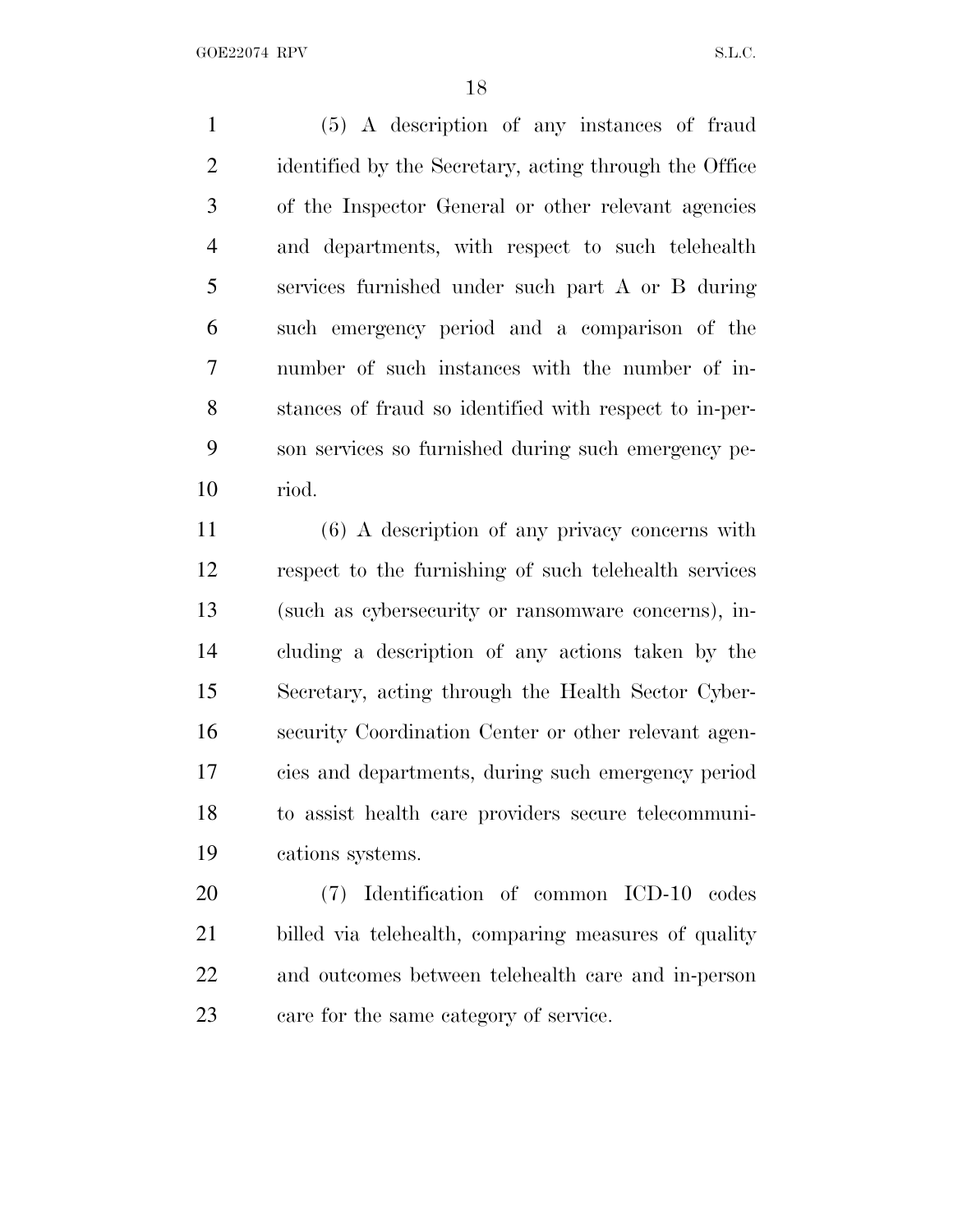| $\mathbf{1}$   | (8) Recommendations regarding the perma-               |
|----------------|--------------------------------------------------------|
| $\overline{2}$ | nency of the waivers and authorities under the provi-  |
| 3              | sions of, and amendments made by, this Act.            |
| $\overline{4}$ | (b) CONSULTATION.—In conducting the study and          |
| 5              | submitting the report under subsection (a), the Sec-   |
| 6              | retary—                                                |
| 7              | $(1)$ shall consult with—                              |
| 8              | (A) the Medicaid and CHIP Payment and                  |
| 9              | Access Commission;                                     |
| 10             | (B) the Medicare Payment Advisory Com-                 |
| 11             | mission;                                               |
| 12             | (C) the Office of Inspector General of the             |
| 13             | Department of Health and Human Services;               |
| 14             | and                                                    |
| 15             | (D) other stakeholders determined appro-               |
| 16             | priate by the Secretary, such as patients, tribal      |
| 17             | communities, medical professionals, health fa-         |
| 18             | cilities, State medical boards, State nursing          |
| 19             | boards, telehealth providers, health professional      |
| 20             | liability providers, public and private payers,        |
| 21             | and State leaders; and                                 |
| 22             | (2) shall endeavor to include as many racially,        |
| 23             | ethnically, geographically, and professionally diverse |
| 24             | perspectives as possible.                              |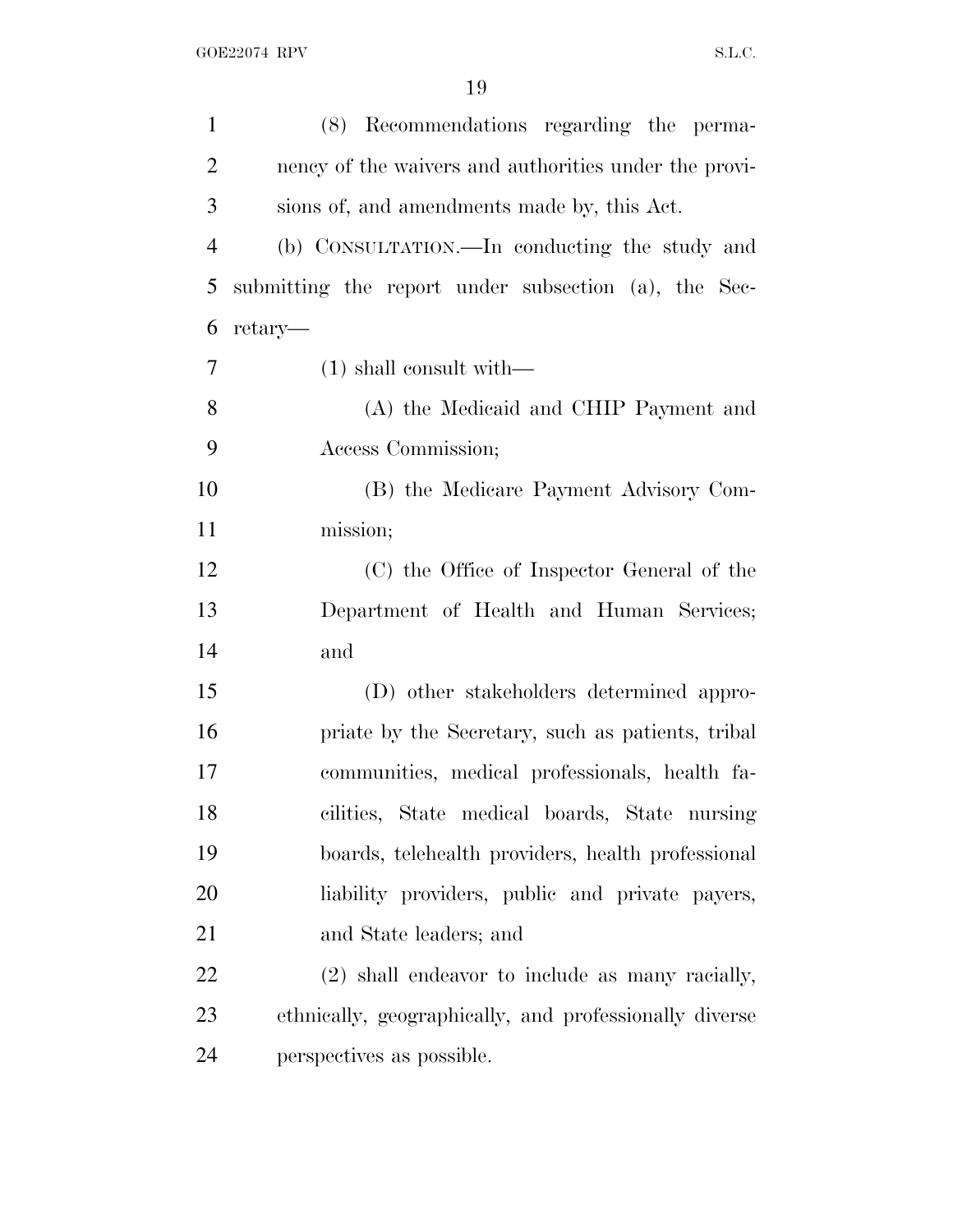| $\mathbf{1}$ | (c) FINAL REPORT.—Not later than 18 months after       |
|--------------|--------------------------------------------------------|
| 2            | the end of the emergency period described in section   |
| 3            | $1135(g)(1)(B)$ of the Social Security Act (42 U.S.C.  |
| 4            | $1320b-5(g)(1)(B)$ , the Secretary shall—              |
| 5            | (1) update and finalize the interim report under       |
| 6            | subsection (a); and                                    |
| 7            | (2) submit such updated and finalized report to        |
| 8            | the committees specified in such subsection.           |
| 9            | (d) GRANTS FOR MEDICAID REPORTS.—                      |
| 10           | (1) IN GENERAL.—Not later than January 1,              |
| 11           | 2023, the Secretary shall award grants to States       |
| 12           | with a State plan (or waiver of such plan) in effect   |
| 13           | under title XIX of the Social Security Act (42)        |
| 14           | U.S.C. 1396r) that submit an application under this    |
| 15           | subsection for purposes of enabling such States to     |
| 16           | study and submit reports to the Secretary on any       |
| 17           | changes made to the provision or availability of tele- |
| 18           | health services under such plans (or such waivers)     |
| 19           | during such period.                                    |
| 20           | (2) ELIGIBILITY.—To be eligible to receive a           |
| 21           | grant under paragraph $(1)$ , a State shall—           |
| 22           | (A) provide benefits for telehealth services           |
| 23           | under the State plan (or waiver of such plan)          |
| 24           | in effect under title XIX of the Social Security       |
| 25           | Act (42 U.S.C. 1396r);                                 |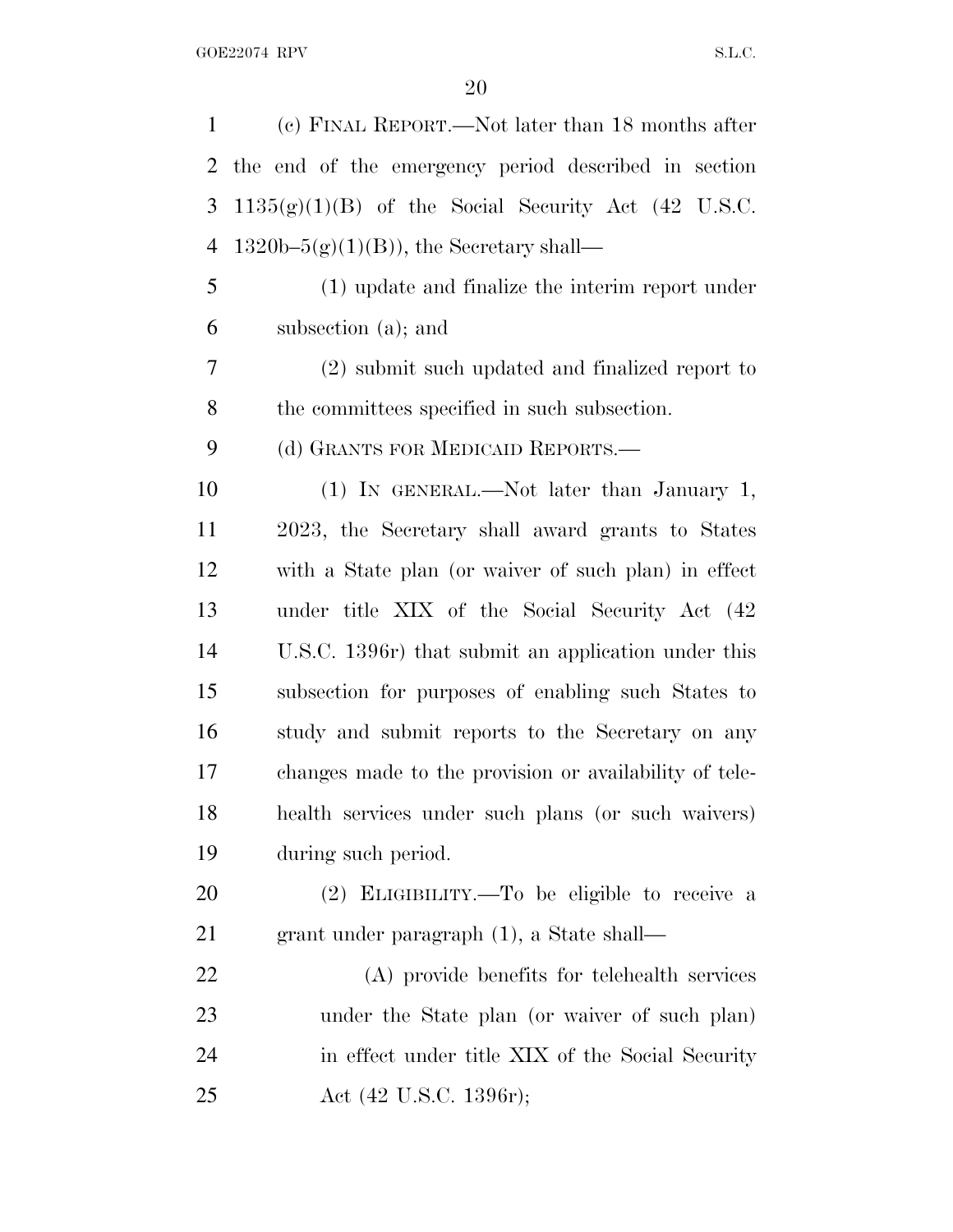(B) be able to differentiate telehealth from in-person visits within claims data submitted under such plan (or such waiver) during such period; and

 (C) submit to the Secretary an application at such time, in such manner, and containing such information (including the amount of the grant requested) as the Secretary may require. (3) USE OF FUNDS.—A State shall use amounts received under a grant under this sub- section to conduct a study and report findings re- garding the effects of changes to telehealth services offered under the State plan (or waiver of such plan) of such State under title XIX of the Social Security Act (42 U.S.C. 1396 et seq.) during such period in accordance with paragraph (4).

(4) REPORTS.—

 (A) INTERIM REPORT.—Not later 1 year after the date a State receives a grant under this subsection, the State shall submit to the 21 Secretary an interim report that—

 (i) details any changes made to the provision or availability of telehealth bene- fits (such as eligibility, coverage, or pay-ment changes) under the State plan (or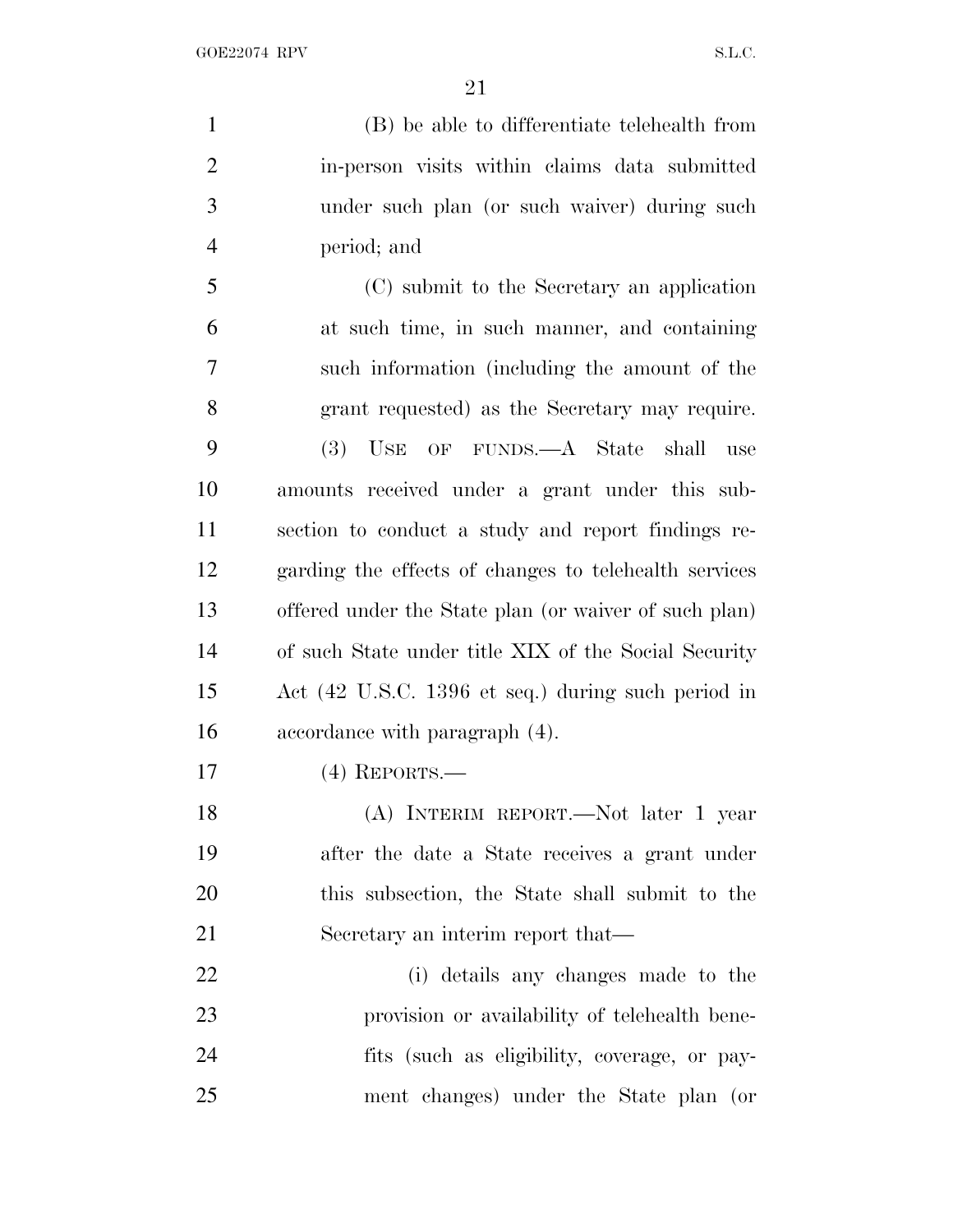| $\mathbf{1}$   | waiver of such plan) of the State under           |
|----------------|---------------------------------------------------|
| $\mathbf{2}$   | title XIX of the Social Security Act (42          |
| 3              | U.S.C. 1396 et seq.) during the emergency         |
| $\overline{4}$ | period described in paragraph (1); and            |
| 5              | (ii) contains—                                    |
| 6              | (I) a summary and description of                  |
| $\overline{7}$ | the type described in paragraphs (1)              |
| 8              | and $(2)$ , respectively, of subsection           |
| 9              | $(a)$ ; and                                       |
| 10             | (II) to the extent practicable, an                |
| 11             | analysis of the type described in para-           |
| 12             | graph $(3)$ of subsection $(a)$ ,                 |
| 13             | except that any reference in such sub-            |
| 14             | section to "such part A or B" shall, for          |
| 15             | purposes of subclauses $(I)$ and $(II)$ , be      |
| 16             | treated as a reference to such State plan         |
| 17             | (or waiver).                                      |
| 18             | (B) FINAL REPORT.—Not later than 3                |
| 19             | years after the date a State receives a grant     |
| 20             | under this subsection, the State shall update     |
| 21             | and finalize the interim report and submit such   |
| 22             | final report to the Secretary.                    |
| 23             | (C) REPORT BY SECRETARY.—Not later                |
| 24             | than the earlier of the date that is 1 year after |
| 25             | the submission of all final reports under sub-    |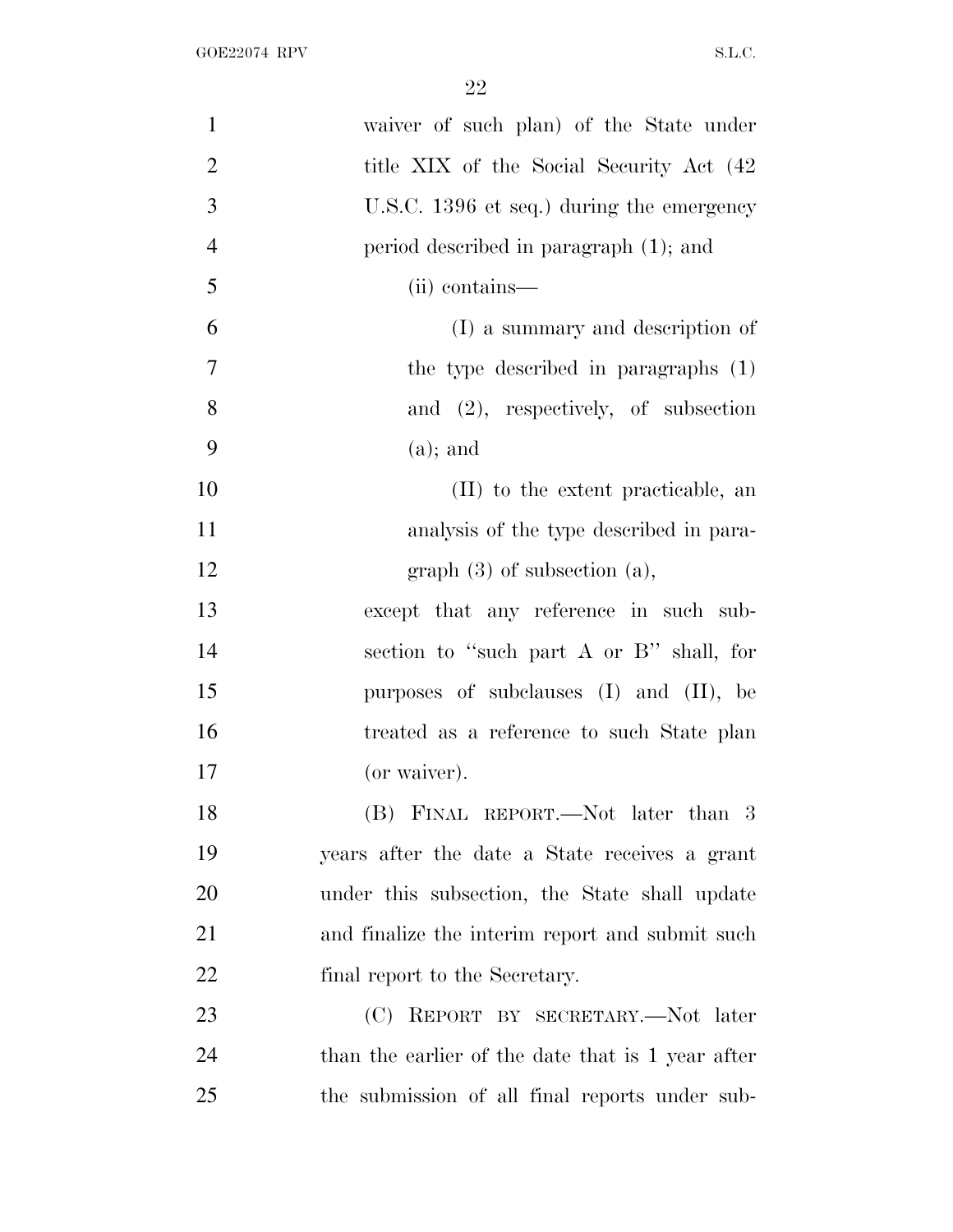paragraph (B) and December 31, 2027, the Secretary shall submit to Congress a report on the grant program, including a summary of the reports received from States under this para-graph.

 (5) MODIFICATION AUTHORITY.—The Secretary may modify any deadline described in paragraph (4) or any information required to be included in a re- port made under this subsection to provide flexibility for States to modify the scope of the study and timeline for such reports.

 (6) TECHNICAL ASSISTANCE.—The Secretary shall provide such technical assistance as may be necessary to a State receiving a grant under this subsection in order to assist such State in con- ducting studies and submitting reports under this subsection.

 (7) STATE.—For purposes of this subsection, the term ''State'' means each of the several States, the District of Columbia, and each territory of the United States.

22 (e) AUTHORIZATION OF APPROPRIATIONS.

 (1) MEDICARE.—For the purpose of carrying out subsections (a) through (c), there are authorized